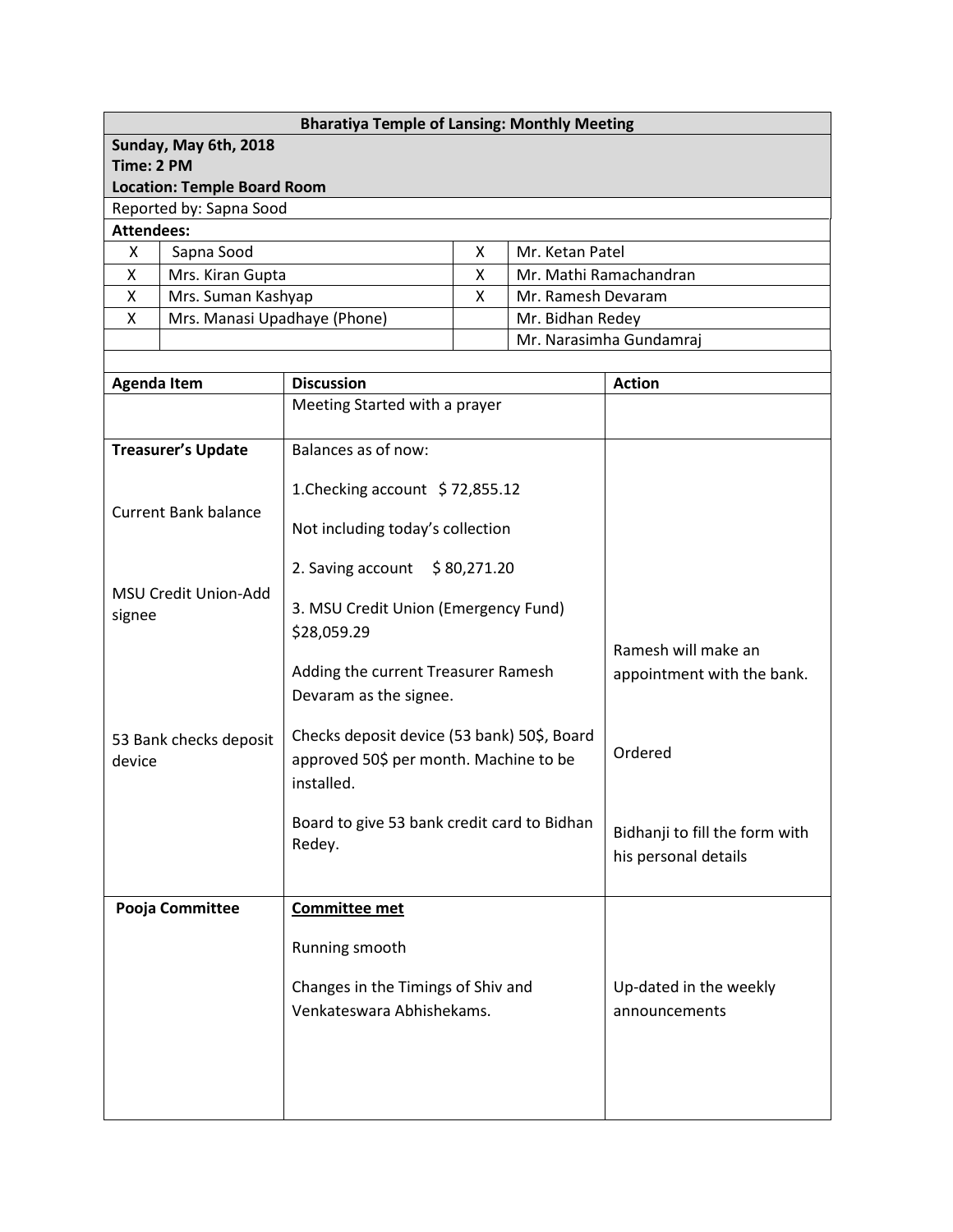| <b>Maintenance</b>                | Sump pump issue. Ketan bought battery<br>and installed it.<br>Snow removal & Lawn services: Ketanji will                                                                                                                                                                                                                                                                                                                              | Ketan will look for another<br>company other than Stay Dry<br>for maintenance.<br>He is working on it.                                                               |
|-----------------------------------|---------------------------------------------------------------------------------------------------------------------------------------------------------------------------------------------------------------------------------------------------------------------------------------------------------------------------------------------------------------------------------------------------------------------------------------|----------------------------------------------------------------------------------------------------------------------------------------------------------------------|
|                                   | look for quotes for the same.<br>Autoflush installed.<br>Ketanji to Power wash the Ram-Sita Kuteer                                                                                                                                                                                                                                                                                                                                    | Signs on how to use auto<br>flush put.<br>Done                                                                                                                       |
|                                   | 2018 projects discussed.<br>1. First priority project for 2018:<br>Boundary wall or trees. Sapnaji and<br>Ashokji talked to neighbours. They<br>agreed for trees and not a fence.<br>2. Replace basement furnace to be<br>discussed before winter. Replaced<br>Roof Top Unit already.<br>3. Additional parking lot and<br>resurfacing of back lot.<br>Changing counter top in Panditji's house.<br>Discussed allotting some money for | Bushes were bought and put<br>along with the mulching of<br>the Lawn.<br>Ketanji will take the lead<br>Ketanji will take the lead<br>Ketan ji will check the counter |
|                                   | maintenance of the priest houses.<br>Soap dispensers ordered by Ketanji                                                                                                                                                                                                                                                                                                                                                               | top                                                                                                                                                                  |
| <b>PR</b> committee               | Every temple event should be advertised as<br>a BTL event coordinated by certain<br>members.                                                                                                                                                                                                                                                                                                                                          | Send email to community<br>thanking the coordinators-<br>Done(Bidhanji and Sapna)                                                                                    |
| <b>Priest Committee</b><br>update | Smooth functioning<br><b>Priest taxes</b>                                                                                                                                                                                                                                                                                                                                                                                             | Bidhan to look into it.                                                                                                                                              |